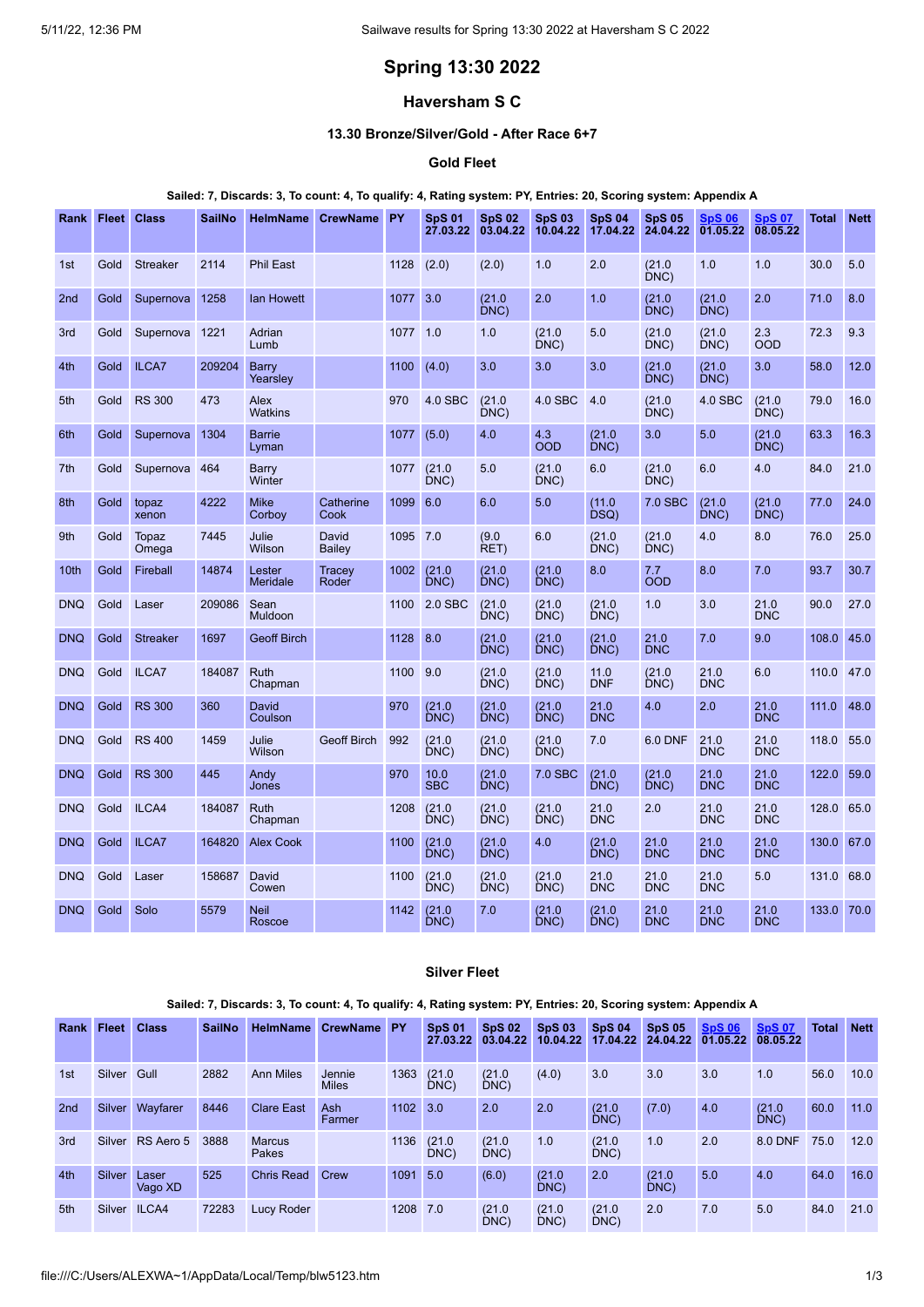5/11/22, 12:36 PM Sailwave results for Spring 13:30 2022 at Haversham S C 2022

| Rank       | <b>Fleet</b>  | <b>Class</b>                | <b>SailNo</b> | <b>HelmName</b>                           | <b>CrewName</b>              | PY   | <b>SpS 01</b><br>27.03.22 | <b>SpS 02</b><br>03.04.22 | <b>SpS 03</b><br>10.04.22 | <b>SpS 04</b><br>17.04.22 | <b>SpS 05</b><br>24.04.22 | <b>SpS 06</b><br>01.05.22 | <b>SpS 07</b><br>08.05.22 | <b>Total</b> | <b>Nett</b> |
|------------|---------------|-----------------------------|---------------|-------------------------------------------|------------------------------|------|---------------------------|---------------------------|---------------------------|---------------------------|---------------------------|---------------------------|---------------------------|--------------|-------------|
| 6th        | Silver        | <b>RS 200</b>               | 1125          | <b>Patrick</b><br>Pakes                   | <b>Helen</b><br><b>Pakes</b> | 1066 | (21.0)<br>DNC)            | (21.0)<br>DNC)            | 5.0                       | (21.0)<br>DNC)            | 8.0                       | 6.0                       | 3.0                       | 85.0         | 22.0        |
| <b>DNQ</b> | Silver        |                             | 2869a         | Helen<br><b>Miles</b>                     | Gillian<br><b>Miles</b>      |      | (21.0)<br>DNC             | (21.0)<br>DNC             | (21.0)<br>DNC)            | 4.0                       | 6.0                       | 21.0<br><b>DNC</b>        | <b>8.0 DNF</b>            | 102.0        | 39.0        |
| <b>DNQ</b> | Silver ILCA5  |                             | 161586        | Janet<br>Thompson                         |                              | 1147 | 2.0                       | 1.0                       | (21.0)<br>DNC)            | (21.0)<br>DNC)            | (21.0)<br>DNC)            | 21.0<br><b>DNC</b>        | 21.0<br><b>DNC</b>        | 108.0        | 45.0        |
| <b>DNQ</b> | Silver        | Gull s/h                    | 2869          | Gillian<br>Thompson                       |                              | 1341 | 1.0                       | 4.0                       | (21.0)<br>DNC)            | (21.0)<br>DNC             | (21.0)<br>DNC)            | 21.0<br><b>DNC</b>        | 21.0<br><b>DNC</b>        | 110.0        | 47.0        |
| <b>DNQ</b> | Silver        | Supernova                   | 1007          | <b>Steve</b><br>Swain                     |                              | 1077 | (21.0)<br>DNC)            | (21.0)<br>DNC)            | 3.0                       | (21.0)<br>DNC)            | 21.0<br><b>DNC</b>        | 21.0<br><b>DNC</b>        | 2.0                       | 110.0        | 47.0        |
| <b>DNQ</b> |               | Silver Supernova            | 536           | <b>Jack</b><br>Mawson                     |                              | 1077 | (21.0)<br>DNC)            | 3.0                       | (21.0)<br>DNC)            | (21.0)<br>DNC             | 21.0<br><b>DNC</b>        | 8.0                       | 21.0<br><b>DNC</b>        | 116.0        | 53.0        |
| <b>DNQ</b> | Silver        | <b>RS</b> Feva<br><b>XL</b> | 3458          | Luke<br>Anderson                          | Grace<br><b>Muldoon</b>      | 1244 | 6.0                       | (21.0)<br>DNC)            | (21.0)<br>DNC)            | (21.0)<br>DNC)            | 5.0                       | 21.0<br><b>DNC</b>        | 21.0<br><b>DNC</b>        | 116.0        | 53.0        |
| <b>DNQ</b> | Silver        | Laser<br>Vago XD            | 525           | Lara Jollie                               | Crew                         | 1091 | 9.0<br><b>OOD</b>         | (21.0)<br>DNC)            | (21.0)<br>DNC)            | (21.0)<br>DNC)            | 9.0                       | 21.0<br><b>DNC</b>        | 21.0<br><b>DNC</b>        | 123.0        | 60.0        |
| <b>DNQ</b> | Silver        | Laser<br>Radial             | $\Omega$      | <b>Jack</b><br>Mawson                     |                              | 1147 | (21.0)<br>DNC)            | (21.0)<br>DNC)            | (21.0)<br>DNC)            | 1.0                       | 21.0<br><b>DNC</b>        | 21.0<br><b>DNC</b>        | 21.0<br><b>DNC</b>        | 127.0        | 64.0        |
| <b>DNQ</b> | Silver        | RS Aero 9                   | 2107          | <b>Bailev</b><br>Coulson-<br><b>Bland</b> |                              | 1014 | (21.0)<br>DNC)            | (21.0)<br>DNC)            | (21.0)<br>DNC)            | 21.0<br><b>DNC</b>        | 21.0<br><b>DNC</b>        | 1.0                       | 21.0<br><b>DNC</b>        | 127.0        | 64.0        |
| <b>DNQ</b> | Silver        | RS Aero 7                   | 2077          | <b>Bailev</b><br>Coulson<br><b>Bland</b>  |                              | 1065 | (21.0)<br>DNC)            | (21.0)<br>DNC)            | (21.0)<br>DNC)            | 21.0<br><b>DNC</b>        | 4.0                       | 21.0<br><b>DNC</b>        | 21.0<br><b>DNC</b>        | 130.0        | 67.0        |
| <b>DNQ</b> | Silver        | Supernova                   | 1105          | <b>Marcus</b><br>Pakes                    |                              | 1077 | 4.0                       | (21.0)<br>DNC)            | (21.0)<br>DNC)            | (21.0)<br>DNC)            | 21.0<br><b>DNC</b>        | 21.0<br><b>DNC</b>        | 21.0<br><b>DNC</b>        | 130.0        | 67.0        |
| <b>DNQ</b> |               | Silver RS 200               | 1125          | <b>Marcus</b><br>Pakes                    | Crew                         | 1066 | (21.0)<br>DNC             | 5.0                       | (21.0)<br>DNC)            | (21.0)<br>DNC             | 21.0<br><b>DNC</b>        | 21.0<br><b>DNC</b>        | 21.0<br><b>DNC</b>        | 131.0        | 68.0        |
| <b>DNQ</b> | Silver Laser  |                             |               | George<br>Yeo                             |                              | 1100 | 8.0<br><b>OOD</b>         | (21.0)<br>DNC)            | (21.0)<br>DNC)            | (21.0)<br>DNC)            | 21.0<br><b>DNC</b>        | 21.0<br><b>DNC</b>        | 21.0<br><b>DNC</b>        | 134.0        | 71.0        |
| <b>DNQ</b> | <b>Silver</b> | Phantom<br>classic          | 1262          | <b>Matt</b><br><b>Trinder</b>             |                              | 1047 | 8.0 SBC                   | (21.0)<br>DNC)            | (21.0)<br>DNC)            | (21.0)<br>DNC)            | 21.0<br><b>DNC</b>        | 21.0<br><b>DNC</b>        | 21.0<br><b>DNC</b>        | 134.0        | 71.0        |

### **Bronze Fleet**

#### Sailed: 3, Discards: 1, To count: 2, To qualify: 2, Rating system: PY, Entries: 1, Scoring system: Appendix A

| Rank Fleet | <b>Class</b>             | SailNo HelmName CrewName PY |  | <b>SpS 02</b> | <b>SpS 04 SpS 07</b><br>03.04.22 17.04.22 08.05.22 | Total Nett |  |
|------------|--------------------------|-----------------------------|--|---------------|----------------------------------------------------|------------|--|
| 1st        | Bronze Wanderer s/h 1450 | Martin Rich                 |  |               | 1174 (2.0 RET) 1.5 OOD 1.0                         | 4.5 2.5    |  |

New Club Handicaps for some 3 sail boats.

See Club Website for new PY figures.

### **SpS 06 - Gold Fleet - 01.05.22**

#### **Start: Start 1, Finishes: Place**

<span id="page-1-0"></span>

| Rank           |      | <b>Fleet Class</b> | <b>SailNo</b> | <b>HelmName</b>     | <b>CrewName</b>     | PY   | <b>Elapsed</b> | Laps           | <b>Corrected</b> | <b>BCE</b> | <b>BCR</b>       | <b>Points</b> |
|----------------|------|--------------------|---------------|---------------------|---------------------|------|----------------|----------------|------------------|------------|------------------|---------------|
|                | Gold | <b>Streaker</b>    | 2114          | <b>Phil East</b>    |                     | 1128 | 50.33          | $\overline{4}$ | 0.56.01          | 0.00.00    | 1128             | 1.0           |
| $\overline{2}$ | Gold | <b>RS 300</b>      | 360           | David Coulson       |                     | 970  | 54.32          | 5              | 0.56.13          | 0.00.12    | 973.509          | 2.0           |
| 3              | Gold | Laser              | 209086        | Sean Muldoon        |                     | 1100 | 51.38          | $\overline{4}$ | 0.58.40          | 0.02.20    | 1152.174         | 3.0           |
| $\overline{4}$ | Gold | RS 300             | 473           | <b>Alex Watkins</b> |                     | 970  | <b>SBC</b>     |                |                  |            |                  | 4.0           |
| $\overline{4}$ | Gold | Topaz Omega        | 7445          | Julie Wilson        | David Bailey        |      | 1095 51.39     | $\overline{4}$ | 0.58.58          |            | 0.02.35 1152.546 | 4.0           |
| 6              | Gold | Supernova          | 1304          | <b>Barrie Lyman</b> |                     | 1077 | 51.05          | $\overline{4}$ | 0.59.17          | 0.02.49    | 1139.901         | 5.0           |
| $\overline{7}$ | Gold | Supernova          | 464           | <b>Barry Winter</b> |                     | 1077 | 51.22          | $\overline{4}$ | 0.59.37          | 0.03.06    | 1146.224         | 6.0           |
| 8              | Gold | <b>Streaker</b>    | 1697          | <b>Geoff Birch</b>  |                     | 1128 | 55.35          | $\overline{4}$ | 1.01.36          | 0.05.02    | 1240.317 7.0     |               |
| $\mathbf{Q}$   | Gold | Fireball           | 14874         | Lester Meridale     | <b>Tracey Roder</b> | 1002 | 50.35          | $\overline{4}$ | 1.03.06          | 0.05.41    | 1128.744         | 8.0           |

### **SpS 07 - Gold Fleet - 08.05.22**

<span id="page-1-1"></span>

|                                                                                                              | <b>Start: Start 1. Finishes: Place</b> |          |      |                  |  |  |            |  |         |               |  |     |
|--------------------------------------------------------------------------------------------------------------|----------------------------------------|----------|------|------------------|--|--|------------|--|---------|---------------|--|-----|
| <b>Elapsed Laps Corrected BCE</b><br><b>BCR</b><br><b>Rank Fleet Class</b><br>SailNo HelmName<br>CrewName PY |                                        |          |      |                  |  |  |            |  |         | <b>Points</b> |  |     |
|                                                                                                              | Gold                                   | Streaker | 2114 | <b>Phil East</b> |  |  | 1128 52.46 |  | 0.46.47 | 0.00.00 1128  |  | 1.0 |